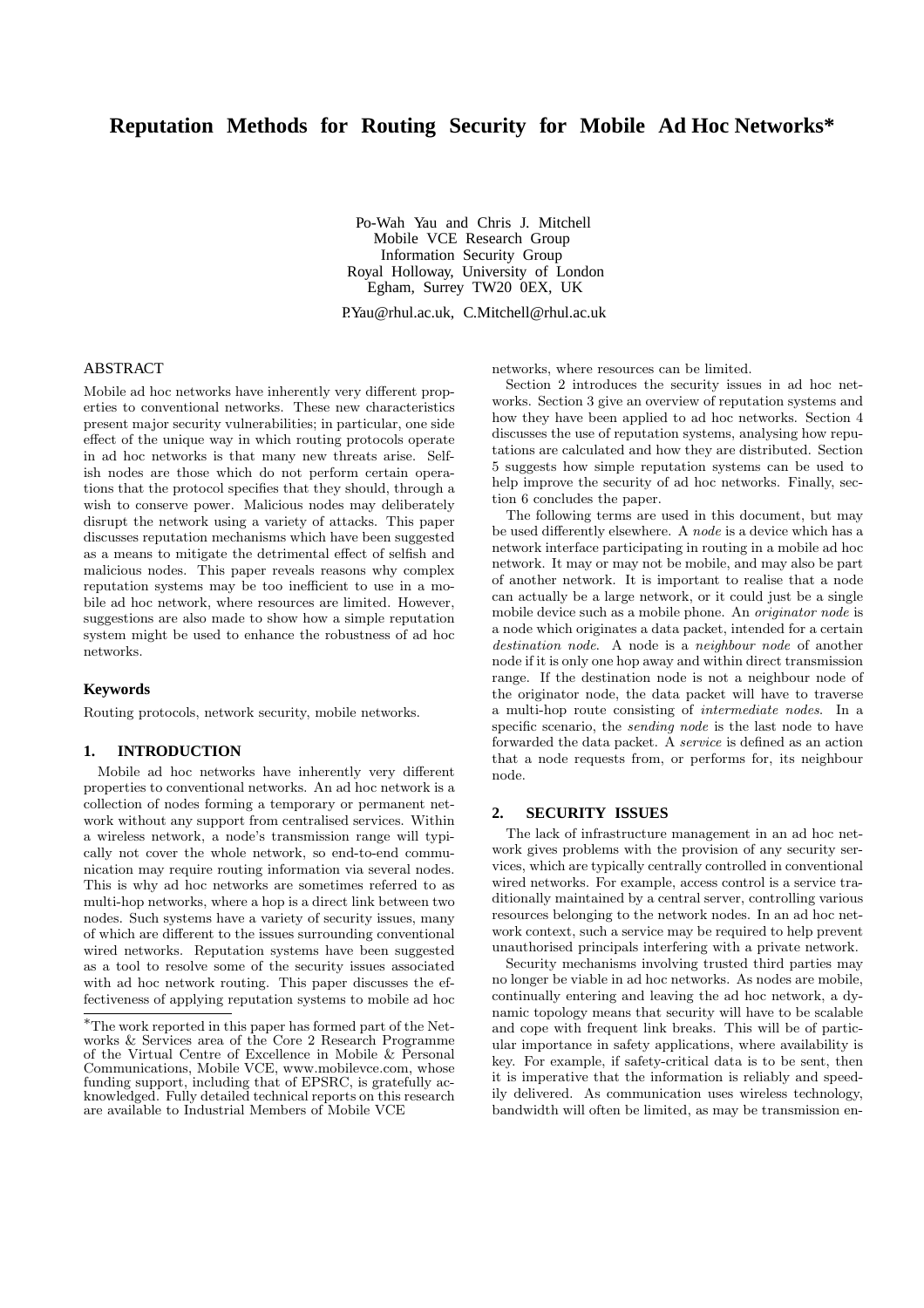ergy. These constraints introduce issues with heterogeneous networking, where resource-intensive security mechanisms may not work in an ad hoc environment.

One of the key research areas in mobile ad hoc networks is setting up and maintaining the ad hoc infrastructure through the use of routing protocols. Existing network layer protocols are likely to be too resource intensive to be suitable for ad hoc network use, so solutions using a variety of different methods have been proposed. One side effect of the unique way in which these routing protocols work is that many more threats now exist. In an earlier paper [9], a threat model for ad hoc routing protocols was described, classifying internal attacks into four categories — failed, badly failed, selfish, and malicious nodes. Failed and selfish nodes are those which do not perform certain operations that the protocol specifies that they should, the former due to some unforeseen failure and the latter due to selfishness to conserve power. Badly failed nodes may perform operations incorrectly, introducing false and misleading information into the network. Malicious nodes may deliberately disrupt the network using a variety of attacks.

#### **3. REPUTATION MECHANISMS**

Reputation mechanisms, the main focus of this paper, have been proposed for use within ad hoc networks to address some of the threats arising from misbehaving network nodes. These mechanisms, explored in more detail immediately below, are potentially of particular value in addressing the threats arising from selfish nodes. In the context of an ad hoc network, these mechanisms seek to dynamically assess the trustworthiness of neighbouring network nodes, with a view to excluding untrustworthy nodes.

The use of reputation systems in many different areas of IT is increasing<sup>1</sup>, not least because of their widely publicised use in online auctions and product reviews, see, for example eBay and Amazon [8]. Mui et al. [6] give many examples of how reputation systems are used.

Reputation systems are used to decide who to trust, and to encourage trustworthy behaviour. Resnick and Zeckhauser [7] identify three goals for reputation systems:

- 1. To provide information to distinguish between a trustworthy principal and an untrustworthy principal,
- 2. To encourage principals to act in a trustworthy manner, and
- 3. To discourage untrustworthy principals from participating in the service the reputation mechanism is present to protect.

Reputation systems rely on principals monitoring sequences of transactions with other principals, and on communications between principals that are willing to take part in the reputation system. Each principal maintains a reputation value for some subset of the other principals in the system — these values may be shared between principals or may be unique for each participant. The precise meaning of the reputation value, how it is calculated and updated, and how it is communicated between parties, are all system-dependent.

However, it is generally true that this value is intended in some way to measure the trustworthiness of the principal, at least for the purposes of the system concerned.

Two reputation mechanisms that have been proposed to help protect ad hoc routing are the Cooperation of Nodes: Fairness in Dynamic Ad-Hoc NeTworks (CONFIDANT) protocol [1], and the Collaborative Reputation Mechanism (CORE) protocol [5], which work in a similar way. These two schemes are now described in more detail.

### **3.1 An Overview of CORE**

Michiardi and Molva [5] define an ad hoc network as a community where each member has to contribute to its running to remain trusted. Any member not contributing will find their reputation worsening until they are gradually excluded from the operation of the network because of their bad reputation.

#### *3.1.1 Reputation Values*

CORE defines three types of reputation, which are combined to form a global reputation value for a community member. Each calculation is normalised so that a reputation ranges from  $-1$  (bad) to  $+1$  (good). 0 represents a neutral view, and this is used when there are not enough observations to make an accurate assessment of a node's reputation. The three reputation types are as follows:

- *Subjective reputation* is locally calculated, where node *A* calculates the reputation of a neighbour node *B* at a given time for a particular function. More emphasis is given to past behaviour than current behaviour. Placing more weight on past observations prevents subjectivectric being influenced by sporadically corhaviour.
- *Indirect reputations* are accepted by node *A* from node *C* about node *B*. Only positive reputation values are used, to eliminate an attack where a malicious node transmits negative reputation information to cause a denial-of-service.
- *Functional reputations* are related to a certain function, where each function is given a weight as to its importance. For example, data packet forwarding may be deemed to be more important than forwarding packets with route information, so data packet forwarding will be given greater weight in the reputation calculations.

Reputation values in CORE are based on observations. If the observed behaviour matches the expected behaviour then the *k*-th observation will be positive. If not then the *k*-th value is negative. To be able to perform this validation reliably is of extreme importance to the CORE scheme, and the authors have suggested the Watchdog mechanism [4] based on promiscuous observation<sup>2</sup>. The expected result is stored in a buffer until a matching observation is made. While the expected result is still present in the buffer, the reputation relating to the observed function is gradually decreased.

<sup>1</sup>The Reputations Research Network is a web site for discussing reputation system research at databases.si.umich.edu/reputations/index.html

 $\rm{^2}$  There are inherent problems with promiscuous observation which are discussed in section 4.2.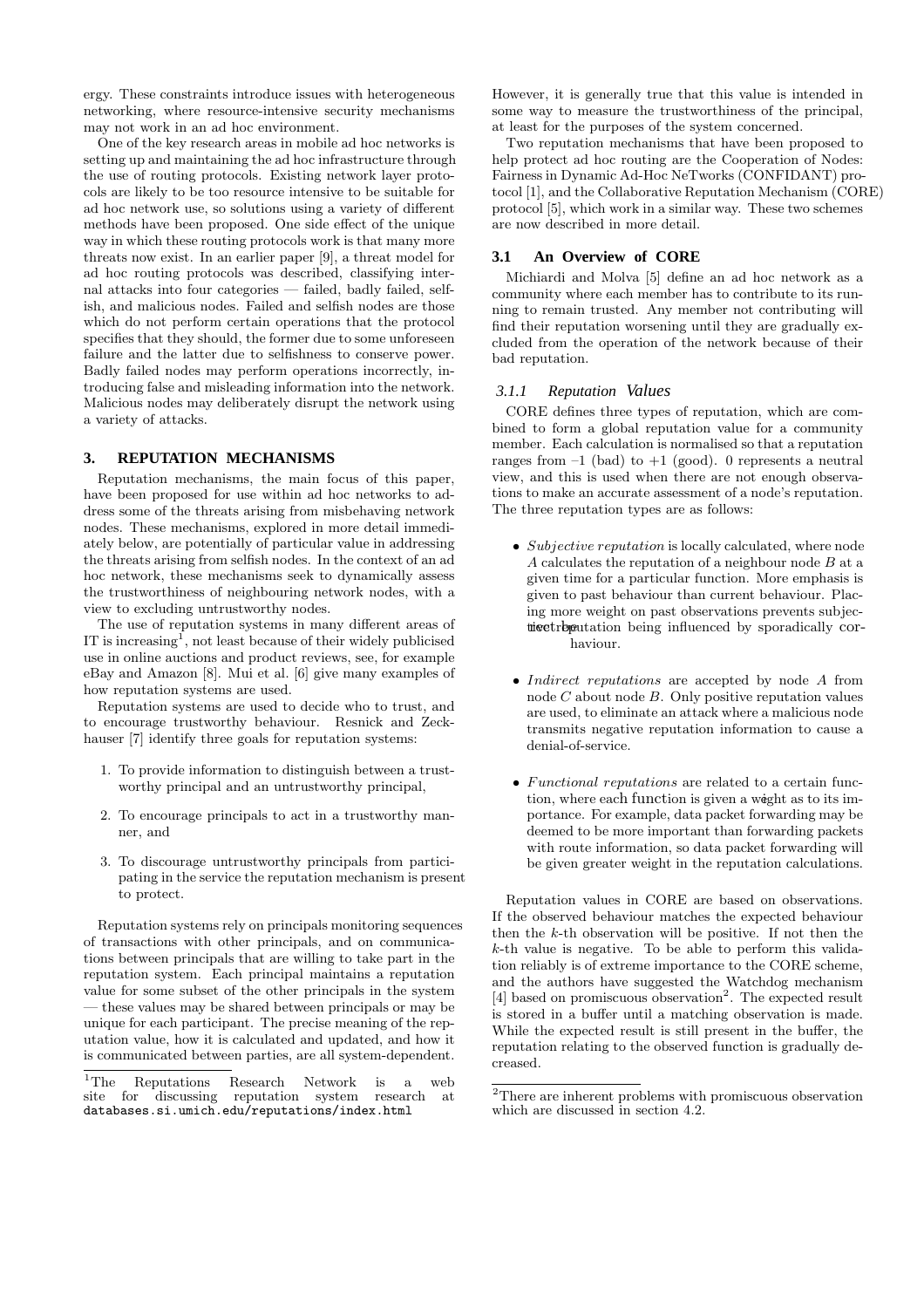#### *3.1.2 The CORE Protocol*

Each node maintains a reputation table. This table consists of the reputations of other nodes, with each entry consisting of a unique ID, recent subjective observations, recent indirect observations and the composite reputation for a given function. Thus a reputation table has to be maintained for each function that is to be monitored.

There are three ways in which a reputation table is updated.

- 1. In the first case, a node *A* requests a service from node *B*, but node *B* refuses to perform the service. Thus node *A* will decrease its perceived reputation of node *B*. This is a local calculation of node *B*'s subjective reputation.
- 2. In the second case, a global distribution of reputation takes place within a reputation dissemination phase. This phase involves sending messages containing a list of entities which have successfully cooperated in providing a function, i.e. a list of nodes with positive reputations.
- 3. The final case is where reputations are gradually decreased to a null value if there is no interaction with the observed node.

When a node *A*, with a good reputation, is asked to perform a service by a node *B*, who has a bad reputation, node *A* can refuse to cooperate. In doing so, node *A* is required to send a message to all nodes in the ad hoc network, stating that it is denying service to node *B*. The neighbour nodes of both *A* and *B* must check that node *B*'s reputation is negative in their own reputation tables. If one of the neighbour nodes does not agree with node *A*'s negative reputation value for node *B*, then this neighbour node decreases the reputation of node *A*, i.e. the node which sent the denial-of-service message.

#### **3.2 An Overview of CONFIDANT**

The CONFIDANT protocol [1] is defined as a collection of components at a node which interact with each other to provide and process protocol information. See figure 1 for an overview of how these components interact.

Nodes in the CONFIDANT scheme rely on passive observation of all packets within a one-hop neighbourhood. This view is maintained by the Monitor component. The Monitor reports any suspicious events to the Trust Manager component.

The Trust Manager makes decisions about providing or accepting route information, accepting a node as part of a route, or taking part in a route originated by another node. The Trust Manager maintains a trust table indicating how much other nodes in the network can be trusted to send correct ALARM messages. ALARM messages, which contain the type and frequency of protocol violations, are recorded in an alarm table. ALARM messages are sent to all nodes in a 'friends' list whenever bad behaviour is experienced or observed, or when other valid ALARM messages have been received from trusted nodes. The level of trust assigned to a node in the trust table is used as a weighted metric to determine whether or not an ALARM message is credible, e.g. two ALARMS from partially trusted nodes are equivalent to one ALARM from a trusted node.

The Monitor and Trust Manager report suspicious events, either from an ALARM message or direct observation, to the Reputation System component. This component maintains either a table of nodes and their reputation ratings<sup>3</sup>, or a blacklist of nodes which the component believes are behaving badly (or both). These ratings can only be changed if there is sufficient evidence to indicate a change is needed, i.e. evidence has been received at least a threshold number of times. Evidence is weighted, in order from highest to lowest, depending whether it results from personal experience, from observed experience in the neighbourhood, or from reported ALARM messages. If a rating drops out of a certain range, the reputation system alerts the Path Manager.

The Path Manager ranks routes according to a security metric. All paths which contain a badly behaving node are deleted. The Path Manager also decides what to do with route requests received from badly behaved nodes, e.g. by ignoring the bad node, and what to do with route requests for a bad node, e.g. it could alert the originator node.

## **4. THE APPLICABILITY OF REPUTATION SYSTEMS**

The previous two schemes are examples of reputation systems as applied to an ad hoc network environment. However, the reputation system itself potentially introduces many new vulnerabilities. Quantifying reputation is very difficult and must be defined in a very precise way, and distributing reputation information in a reliable and secure manner is particularly difficult in ad hoc networks.

#### **4.1 Analysis of the Reputation Value**

Reputation can be defined as one node's perception of another node with regard to performing some operation. Thus the reputation value is used as a prediction of future quality of service. However, reputation is not a tangible property, so many different definitions exist. Thus the reputation value has to be explicitly defined.

#### *4.1.1 Calculating Reputation*

Reputation values are inevitably based on observations of multiple functions. In both CORE and CONFIDANT, weightings are applied to these individual functional reputation values to obtain a single 'combined' reputation value. The CORE mechanism assumes that every node will use the same reputation calculations and will also assign the same weights to the same functions. This is a potentially inappropriate assumption in a multi-domain ad hoc network, where devices with different capabilities and roles are likely to want to place different levels of importance on different functions.

Both CORE and CONFIDANT use global reputation values, i.e. each node maintains a single reputation value for every other node with which it interacts, where this value combines all the various functional reputation values. Issues arise with use of such global reputation values. In particular, a global reputation value may enable a node to hide bad behaviour with respect to one function by correctly supporting

<sup>&</sup>lt;sup>3</sup>It is implicitly implied that this table is independent of the similar table maintained by the Trust Manager. There is no explicit definition of what a rating is and what value/s it takes. The authors state that a node can be good or bad, but they give no detailed definition on what is good and what is bad.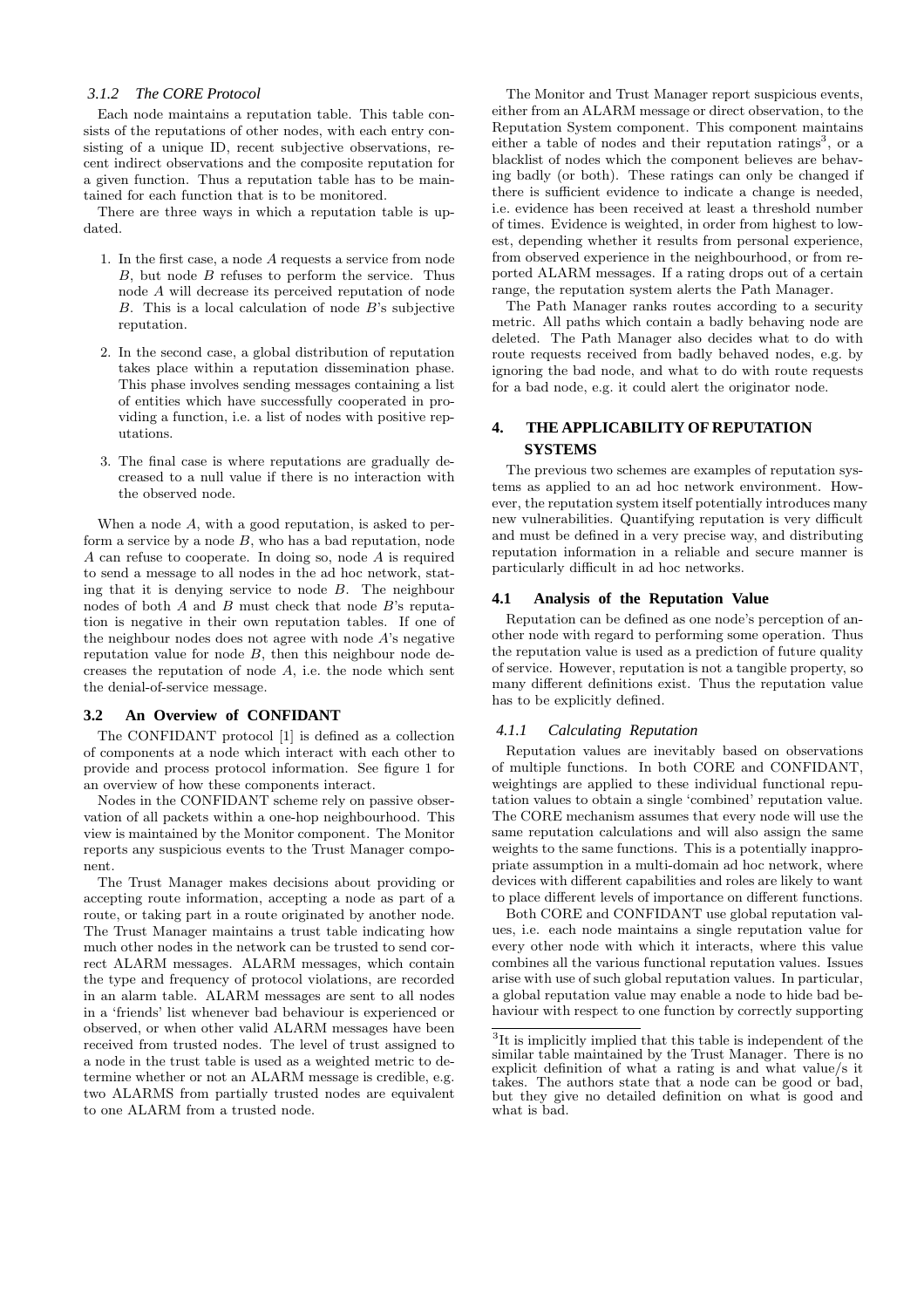

**Figure 1: The interaction between the components of CONFIDANT.**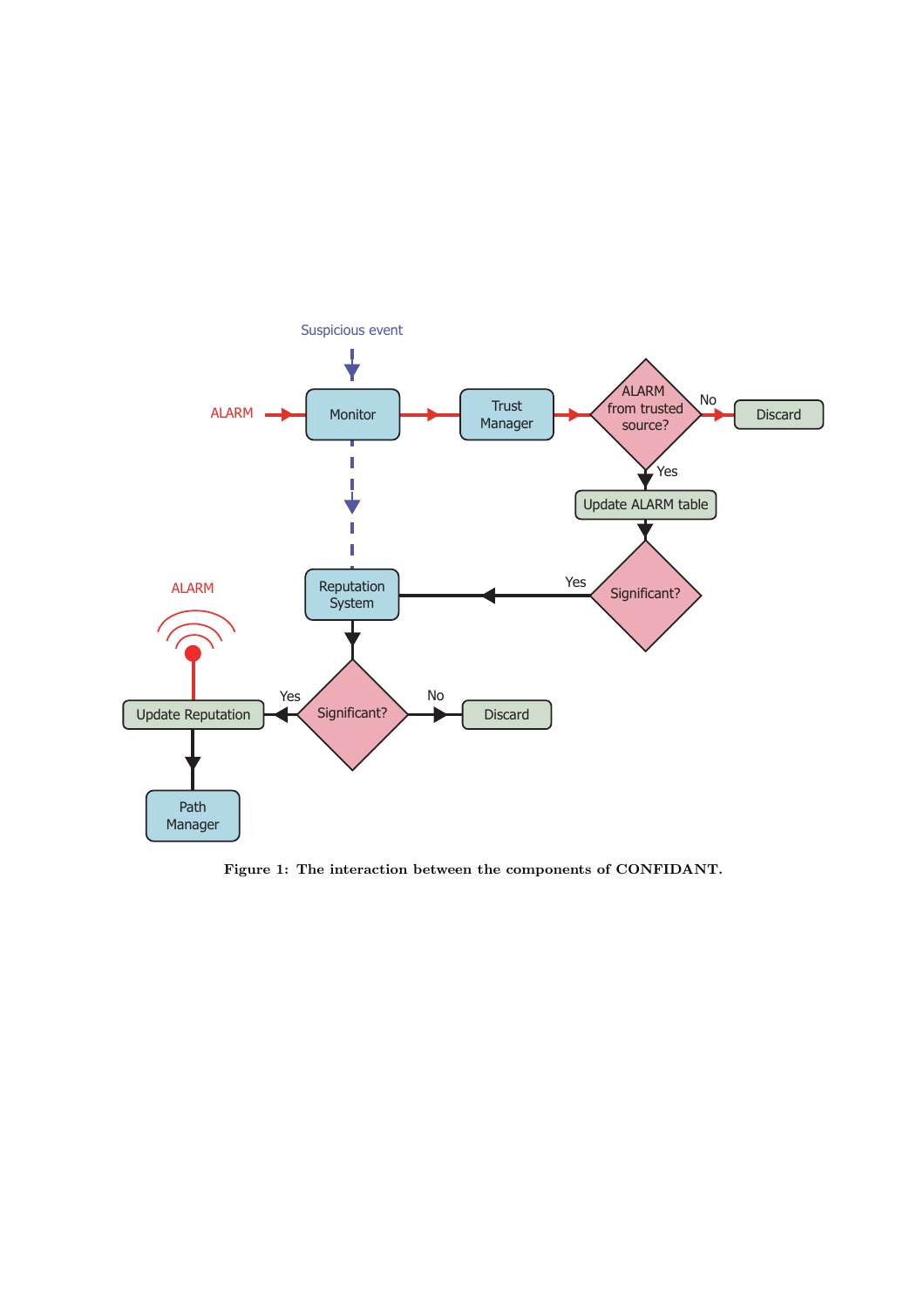another function. Thus, global reputation values do not reveal the importance placed on different services by different nodes.

CORE and CONFIDANT calculate reputation values in different ways. CORE reputation values range from positive  $(+1)$ , through null  $(0)$ , to negative  $(-1)$ . CONFIDANT, however, only uses negative values. There are advantages in both approaches. Having a positive to negative range allows good behaviour to be rewarded and bad behaviour to be punished. By placing more weight on past behaviour, the CORE scheme is tolerant of sporadically bad behaviour. Thus, if a node with a good reputation is only temporarily unable to perform some function, e.g. because of environmental conditions, it will not be punished severely. However, such an approach is vulnerable to an attack where a node can build up a good reputation before behaving maliciously for a period. The better the reputation the malicious node can build up, the more time the node will have in which it can fail to meet its obligations while its reputation is still positive. There is also an issue with the way CORE places emphasis on past behaviour to eliminate sporadic activity, since inconsistent behaviour should probably be penalised, since it may be very damaging. Thus, while having a positive to negative range of reputations has advantages, placing weight on past experience may lead to undesirable effects.

This is an inherent fault with the reputation value used in all systems, i.e. an assumption that past behaviour is assumed to be indicative of future behaviour. Attacks involving 'building up credit' before behaving selfishly have less effect in CONFIDANT, as good behaviour is not rewarded, so all nodes are always under suspicion of bad behaviour. However, this makes CONFIDANT less tolerant of failed nodes, which may be exhibiting failed behaviour due, for example, to loss of power. In CONFIDANT, failed nodes recover through timeouts, when their entries in the blacklists expire and are deleted. This sudden leap back to a well behaved status will, however, enable a malicious node to repeat an attack.

Finally there is an issue regarding the possible negative effects of a reputation system on well-behaved nodes. A node which has built up a good reputation for a service may become a bottleneck in providing that service. This is an unwanted consequence of good reputation; the good node may even wish to decrease its reputation by behaving badly to prevent its resources being over-used. This would clearly be undesirable. This can be mitigated by placing more weight on unwanted behaviour than positive behaviour in the reputation calculation, so that unwanted behaviour will change the reputation value more than any desired behaviour.

## *4.1.2 Reputation and Identities*

A reputation value should only be associated with one node. Thus node identification is a vitally important issue, and one which has not yet been adequately addressed in the literature. In order for reputations to be reliable, each node in the ad hoc network has to be bound to one identifier, so that a node cannot change identity in order to get a new reputation value.

The need for persistent identities will also depend on how the system treats new nodes. Each reputation system has a learning period, as the network will not know how a new node will behave. Friedman and Resnick [3] present work on discouraging new participants from malicious behaviour by

assigning them the lowest possible reputation value. They argue that this promotes identity persistence in circumstances where there exists the ability to change identities easily. If a new node is allocated a low reputation rating initially, it has to perform positive work to gain a good reputation, in order that other nodes do not refuse service to the new node. Thus, a node which changes its identity will automatically lose any good reputation it has achieved.

Unfortunately, the use of this mechanism may not be feasible in an ad hoc network, where instantaneous connection is required. For example, in the accident data reporting example, the delays introduced by such a scheme would be unacceptable. Thus both CONFIDANT and CORE allocate neutral reputations to new nodes. Assigning a null value is a reasonable approach only if identity persistence can be encouraged by some other means.

#### **4.2 Detecting Unwanted Behaviour**

In order for reputation values to be trusted, nodes will need a reliable means of detecting good or bad behaviour. The process that is chosen will have to be dependable, where the objective is to eliminate subjectivity in the calculation of the reputation value. This is problematic, as bad behaviour by one node may be defined as good behaviour by another node. In the CORE scheme, for example, an access point may refuse to forward a packet for a node because it has not presented the correct authentication credentials. If the node has a good reputation in the view of another observing node, the observing node will define this action as selfish misbehaviour, and will decrease the reputation of the access point.

This example also highlights how detecting unwanted behaviour is the responsibility of both the nodes directly involved and the surrounding neighbour nodes. Both CON-FIDANT and CORE rely on promiscuous observation for monitoring operations such as packet forwarding. However, passive observation presents several weaknesses when used within a wireless ad hoc environment. Some of these have been identified by Marti et al. [4].

Interoperability issues mean that in order to perform promiscuous observation the network hardware may have to be able to listen and construct packets over different radio transmission technologies. This may not be possible for resource constrained devices. Also, data packet collisions may occur when two nodes try to transmit at the same time. Thus, a node 'listening' for its packet to be forwarded may never 'hear' the packet, because a collision could have occurred while its neighbour node was forwarding the packet. The node receives no passive acknowledgement (i.e. does not see the packet being forwarded) and hence decreases the reputation of its neighbour node, even though the neighbour node successfully forwarded the packet. It may also be the case that the forwarding node moves out of range of the originator node to deliver the packet, in which case the 'listening' node will never receive the passive acknowledgement. An active acknowledgement mechanism would help to alleviate these problems but will add more overhead, and it will not solve the passive acknowledgement problems for neighbour nodes which are not directly involved in a communication between two of their other neighbours.

Reliance on promiscuous observation also limits a scheme's ability to function with other technologies such as directional antennae and wired networks, where promiscuous observa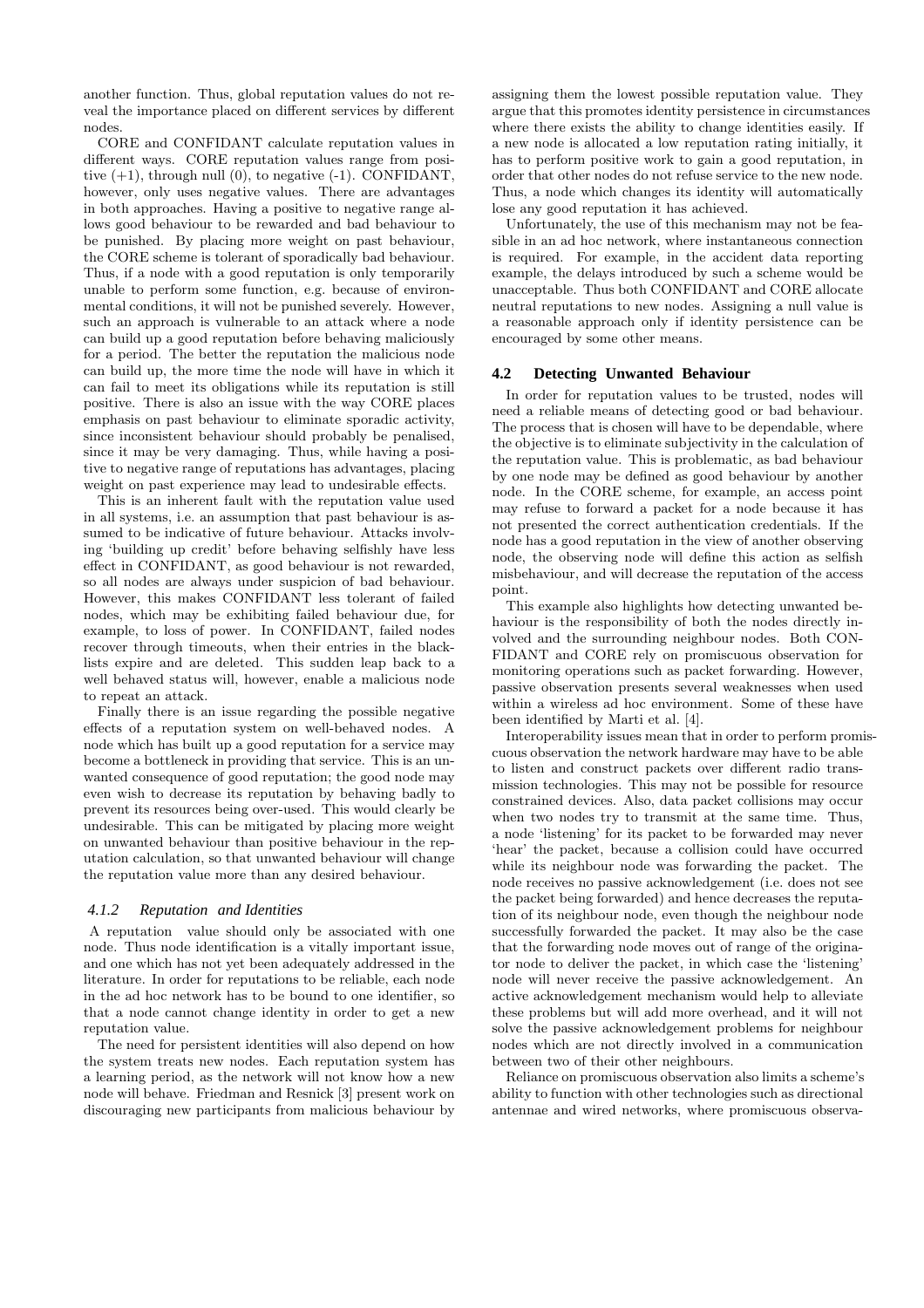tion cannot occur since the transmission of the forwarded packet will never be received by a 'listening' node with just a directional antenna. This would mean that nodes would need an omni-directional antenna just for promiscuous observation, which would typically be uneconomic.

Detection can only occur if there is an event to detect. Thus the reputation value is only useful when nodes communicate more than once. The reputation value becomes more reliable as more communication takes place. CON-FIDANT assumes that all nodes send the same amount of packets at a constant rate<sup>4</sup>, i.e. each node performs the same number of services for each other node. Thus there is nothing to prevent a sleep deprivation torture attack where one node constantly sends packets to another node to forward. However, it is debatable as to whether or not this attack should lie within the scope of reputation systems.

Another issue is detecting 'selective misbehaviour', where a node deliberately seeks to minimise its use for routing packets, i.e. it tries to ensure that it is not included in any routes, whilst behaving correctly in other respects. By never dropping packets which it ought to forward, it should never receive a bad reputation (although it might also fail to receive a positive reputation). How this might be done will depend on the routing protocol, but it could for example be achieved by sending false or null responses to route request messages.

#### **4.3 Analysis of a Distributed Reputation System**

Both CORE and CONFIDANT distribute reputation values to create a network global view of a node's reputation. Any bad behaviour directly experienced by a node will be relayed to the whole network, so that bad behaviour is discouraged more than if reputation remained local knowledge. CORE requires nodes to send positive messages about cooperative nodes, and messages about badly rated nodes who are requesting services from good nodes. CONFIDANT sends ALARM messages, reporting any bad behaviour which is experienced or observed.

Many of the problems faced by distributed reputation schemes are the same as those faced by any other distributed scheme. For example, reputation messages could be modified or replayed. Moreover reputation messages may themselves be accidentally lost. As a result, there is a strong likelihood that serious inconsistencies will arise within a community as to the reputation values for nodes in the network. If these inconsistencies can be exploited by other nodes, then this is a serious vulnerability. Another important issue is the volume of additional messages which may be needed to support the distributed system. As bandwidth may be very limited, the priority may be on using the available bandwidth for emergency data rather than for reputation information. Thus, it seems that CORE and CONFIDENT will be better suited to ad hoc networks which use a proactive routing protocol, so that reputation information can be piggybacked on periodic route update information. If a global reputation system was to be used with an ad hoc network based on a reactive routing protocol, where information about unused routes in not stored, then serious inefficiencies will arise. The issue of storing information about every node in the network is also important. To use CORE and CONFIDANT,

nodes will need a reasonable amount of storage space relative to the network size, as the systems require them to store information relating to all nodes.

Finally we mention three types of behaviour which can give rise to threats when reputation values are distributed throughout an ad hoc network:

- Advertising a false high rating about another node,
- Advertising a false low rating about another node, and
- Negative discrimination, where a node refuses services to only some nodes; this can be random or targeted at certain nodes.

#### *4.3.1 Advertising false high reputation values*

Advertising a false high rating is an attack which can be achieved in the CORE scheme, where malicious nodes can send positive rating messages to boost the reputation of nodes which have bad reputations. As noted in [5], the malicious node itself has not gained any direct advantage, but if it is in collusion with the badly rated nodes it has helped then this indirect attack is potentially a genuine threat. An example of a real world scenario is a user with a Personal Area Network (PAN), who does not want all of the devices in the PAN providing services in the ad hoc network. Thus the user involves just one device, which relays positive information about the other devices in the PAN, so that they all remain trusted and so that they can use the ad hoc network to request services. CORE does give some protection, in that subjective reputation has more weight than indirect reputation in the reputation calculations.

The authors of CORE deliberately designed their scheme to only allow positive reputation messages, to prevent malicious nodes advertising unfairly low reputation ratings. However, CORE still uses denial-of-service messages to report nodes with bad reputations trying to access services from good nodes. As mentioned above, neighbour nodes must check that the reputation values contained within any received denial-of-service messages correspond to the values stored in their own reputation tables. If the values do not match, the peer nodes decrease the reputation of the node which sent the denial of service message. However, the frequency of mismatches may be high, due to nodes moving in and out of range of one another, and the different assignment of importance to different functions, as outlined above.

#### *4.3.2 Advertising false low reputation values*

Transmitting false low reputation messages about a node is a denial of service attack, where decreasing a node's reputation will result in good nodes refusing it service. In both this and the previous attack, assurances will have to be given to a node of the reliability of the reputation value, so the node can decide the level of the risk before deciding whether it is willing to accept the reputation value. CONFIDANT tries to achieve this through a distributed trust mechanism, which is used to filter false ALARM messages from true ones. However, there are still some important issues.

CONFIDANT relies on trusting nodes to report bad behaviour. Two nodes with the same trust level could report ALARMS about each other. It is not clear what will happen in this event, but a reasonable conclusion will be that the first node who manages to distribute enough ALARM messages to exceed the reputation threshold will be trusted

<sup>4</sup>CORE does not explicitly assume this, but it still suffers from the same problems.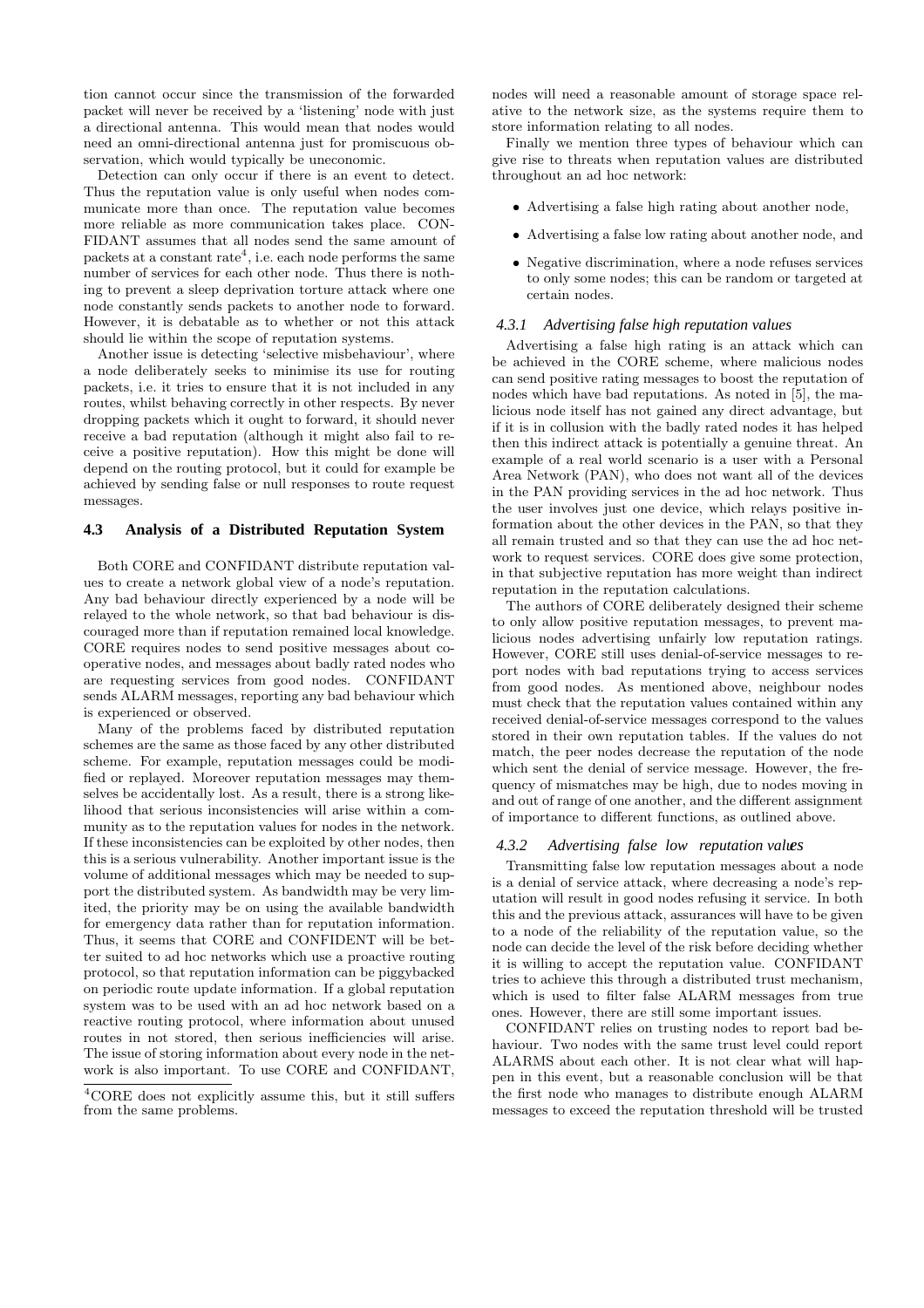first. This attack would be easier for a node with a higher level of trust, which could reduce the reputation of nodes which have been assigned less trust. In view of this, the reputation system may motivate nodes to retaliate against ALARM messages, by targeting the node which originated the ALARM messages. Retaliation can also be achieved by conventional denial-of-service attacks such as sleep deprivation torture. It could be the case that it is more advantageous for a node to directly attack a node who is trying to send ALARM messages, than to let the ALARM message be processed so that its reputation is decreased.

Thus, the CONFIDANT scheme depends on how trust is placed and managed. Trust could be defined at a manufacturer level, or on an ownership level, for example. However, it may be infeasible to use trust assigned in this way to detect bad behaviour in an ad hoc network, which is vulnerable to both malicious and non-malicious failures.

### *4.3.3 Discrimination*

Negative discrimination is a very important attack to consider. In a distributed system, a node could keep its overall network reputation high by cooperating with more than a certain of percentage of the nodes. This would suit attacks such as partial dropping of packets by selfish nodes.

There is also an issue with how the scheme does not discriminate between failed and selfish nodes, and between badly failed and malicious nodes. For example, failed nodes may fail because of factors outside of their control such as not having enough resource to perform a service. A selfish node will not perform the service, even though it has the resources to do so. CORE treats both types of nodes in the same way. The problem is that there is no way for the failed node to recover its reputation when it recovers from its own problems, as no nodes will request services from the failed node to enable it to perform well to increase its rating.

#### **5. A SIMPLE REPUTATION MECHANISM**

Dellarocus [2] and Friedman and Resnick [3] present a solution to some of the above problems in the context of a conventional reputation system; these solutions use 'controlled anonymity' to mitigate the attacks. A malicious node cannot send false reputation messages about another node if it does not know the node's true identity. While negative discrimination is still possible, it cannot be targeted at certain nodes. However, controlled anonymity requires some form of central control which is not feasible in vehicular ad hoc networks.

From the analysis in this paper, we can conclude that the reputation value should relate to exactly one function. The most reliable and quickest reputation values are those which are directly derived from personal experience. Both good and bad behaviour should influence the reputation value, where greater weight is placed on bad behaviour.

It makes sense to restrict reputation systems to just local calculations, due to the difficulties outlined above in synchronising reputation data. Also, reputation information is only going to be of use to the nodes in the area surrounding the badly behaved node.

Thus the following is a localised simple reputation mechanism is proposed. A node maintains a reputation table which consists of entries for every neighbour and their reputation for performing a certain function. The reputation value *rep*, is initially set to the variable *startrep*.

When a node requests a service from a neighbour, it gives the neighbour *x* opportunities to respond, where initially *x* is equal to  $rep$ . If the response is positive,  $x$  is increased by *changerep.* While  $x$  is positive, the value of  $x$  should be returned to the initial starting value after a *timeout* period, so that the reputation has to be earned again<sup>5</sup>. After a certain number of consecutive *timeout* periods where no negative behaviour has occurred, the *rep* value should be increased by *changerep*.

Where there is no response or the response is negative, *x* is decreased by 2×*changerep*. The node should keep trying until *x* reaches zero, when the corresponding *rep* value is decreased by 2×*changerep*. In this event, the node should look to request the service from a different node. If later on, the node wishes to try and request the service from the same neighbour again, it performs the same algorithm, where the *rep* value is less and thus the number *x* of opportunities is now less, i.e. the neighbour is given less chances. The node should perform exponential backoff to allow the neighbour to recover from any temporary problems.

Neighbour nodes should be given some chance of recovery. Thus, if a node has no other option but to try a selfish node, the node can just request the service with an initial *x* value of 1. This ,along with a decreasing *rep* value, results in less resources being wasted on a neighbour which is selfish or failed. Also, to discourage unwanted behaviour, service requests from nodes with reputation values below a threshold should be ignored.

The variables *startrep* and *changerep* used in this algorithm will have to be made subject to simulation tests to discover the optimum values. It is likely that they will depend on several factors including mobility and frequency of failure.

The reputation value can be used as an indication of the neighbour node's ability to perform a service. Thus when faced with several neighbours who offer the same service, a node can use the reputation value as a metric to influence its decision.

## **6. CONCLUSIONS**

Mobile ad hoc networks have a number of significant security issues, especially those relating to inter-node routing. Various types of attack exist from nodes internal to the network. Reputation systems are used to establish trust and encourage trustworthy behaviour. CORE and CONFI-DENT are two distributed reputation systems which have been proposed to mitigate the effects of internal threats in ad hoc networks. Unfortunately, reputation systems have inherent problems in the way the reputation value is defined and calculated, the detection of disreputable behaviour, and the coordinated distribution of reputation information.

Ongoing research involving detailed simulations of specific proposals for reputation schemes will help decide the way forward in this area. However, the advantages of reputation systems can still be enjoyed in a localised mechanism, where both positive and negative behaviour is included in the reputation calculation. Negative behaviour should be given greater weight than positive behaviour, so that when it occurs it severely affects the reputation value.

<sup>5</sup>This makes it more difficult for a malicious attacker to build up a good reputation to attack for a sustained period of time.